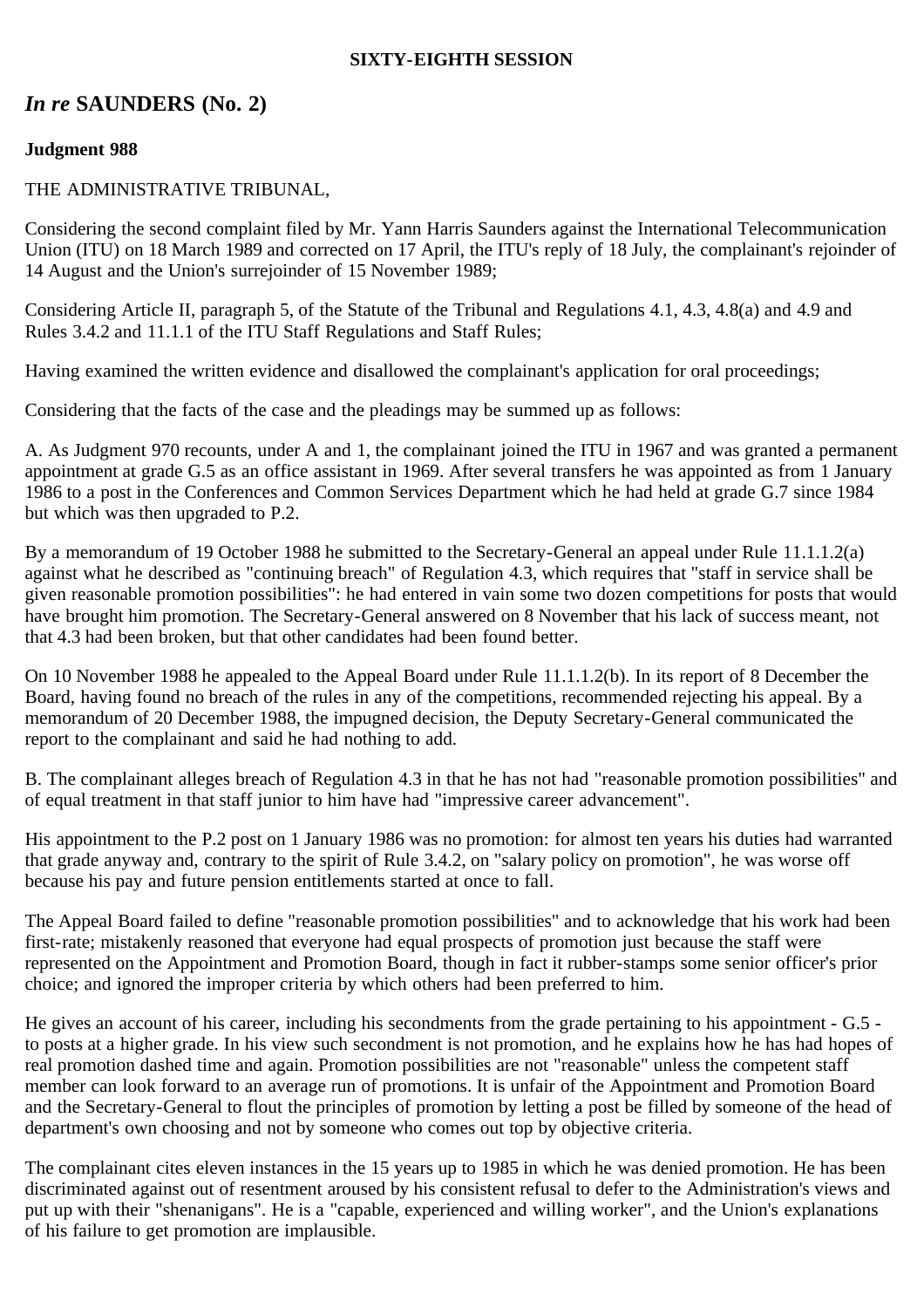He seeks the quashing of the impugned decision; the correction of his "permanent" grade to G.6 from 1 January 1973 to 31 December 1976 and to G.7 from 1 January 1977 to 31 December 1985 and consequent recalculation of his and the ITU's pension contributions; the safeguarding of his pensionable remuneration at the rate it would have attained at 31 December 1985 had his grade been correctly determined; the recalculation of his pay as from 1 April 1987 to give him a proper differential; his immediate promotion to a grade befitting his qualifications, experience and seniority and the grade of the post he held until January 1989; an injunction against "retaliatory action such as was taken in January 1989" when his "permanent" post was abolished and he was transferred; and costs.

C. The ITU replies that the complaint is irreceivable because the complainant has not exhausted the internal means of redress. If there was breach of Regulation 4.3 it took the form of administrative decisions, and he ought to have challenged them under Rule 11.1.1. Each decision not to appoint him to any of the 25 posts he applied for - the last was taken on 28 June 1988 - was challengeable; yet he failed to challenge them in the prescribed form and in time.

Besides, his complaint is devoid of merit. Regulation 4.3 says that, though staff shall have reasonable promotion possibilities, it shall be "without prejudice to the recruitment of fresh talent at all levels". That is in line with Regulation 4.1, which says that the "paramount consideration" in recruitment is the need for staff who attain "the highest standards of efficiency, competence and integrity". However high the complainant's opinion of his own merits may be, it is the Secretary-General who decides whether or not to recruit "fresh talent" meeting those standards. Regulation 4.3 entitles staff, not to promotion, but to opportunities of getting it, such as the complainant plainly had since he applied for 25 posts. Besides, he did get promotion: he started at grade G.4 and is now P.2.

His allegations of discrimination are groundless. According to Regulations 4.8(a) and 4.9(a) it is the Secretary-General, not the head of department, who appoints to a post, and staff representation on the Appointment and Promotion Board safeguards the principle of equal treatment for all.

D. The complainant rejoins that the Union distorts some issues of fact and conceals others. He goes over his career in the ITU and seeks to present it in what he sees as its true light.

As to receivability, what he objects to is not so much the ITU's sometimes unfair refusal to promote him to posts he applied for as its persistent rejection of his applications over 20-odd years, in continuing breach of Regulation 4.3 and the terms of his appointment.

He enlarges on his contentions on the merits. He maintains that he has not misconstrued 4.3, the phrase the Union quotes being immaterial to his case. He has never argued that the rule entitles him to regular promotion. The ITU cannot determine on any objective grounds whether to fill a post from within or by recruiting "fresh talent". It is unfair to deny him promotion just because the grade of his "permanent" appointment is only G.5 when he has amply shown his fitness for Professional category work. Seconding him for years to such work is just administrative juggling. It is deplorable that he should earn less after promotion than before and the alleged advantages do not make up.

He has been blatantly discriminated against. The staff of some departments have forged ahead. Though staff may always apply for posts, what matters is that they stand a fair chance of success if well qualified. The mere issue of notices of vacancy does not guarantee equal prospects of promotion for everyone.

E. In its surrejoinder the ITU observes that much of the rejoinder comments on trivial matters and that whatever does have any relevance fails to weaken its own case. It enlarges on the pleas in its reply, maintaining that the complaint is irreceivable. As to the merits, it observes that the complainant has had a reasonably successful career, that in any event it is under no duty to promote him and that it cannot be at fault in preferring superior candidates, however many competitions he may have entered. The Secretary-General enjoys wide discretion over appointment and promotion and in every one of those competitions has exercised his discretion properly and indeed without challenge from the complainant.

#### CONSIDERATIONS:

1. By a memorandum of 19 October 1988 to the Secretary- General of the Union the complainant appealed against what he saw as a continuing breach of Regulation 4.3 of the ITU Staff Regulations and Staff Rules. During the more than 21 years he had served the Union, he applied for some two dozen vacancies offering a possibility of promotion. He said that many of the vacancies were filled by colleagues junior to him in grade or length of service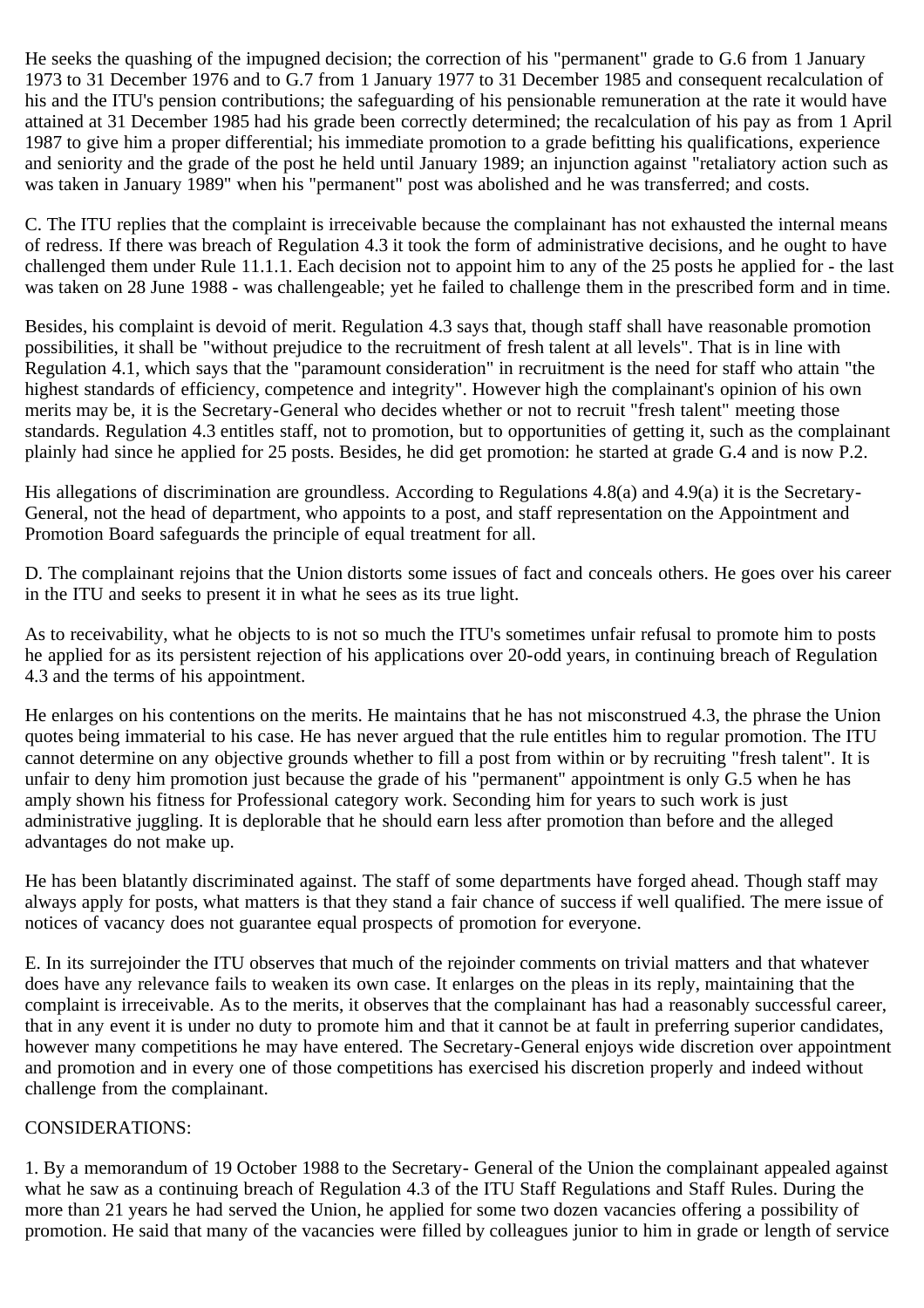or in both. Other colleagues had enjoyed in only a few years a number of promotions far beyond what was reasonable. The complainant's promotion to P.2 on 1 January 1986 was a misnomer as he had had the functions of that grade since September 1974.

By a memorandum of 8 November 1988 the Secretary-

General explained to the complainant that the fact that his candidatures had not been successful did not mean that Regulation 4.3 had been breached but rather that better candidates had been found each time.

By a memorandum of 10 November to the Chairman of the ITU Appeal Board the complainant contended that by not taking the opportunity, provided by paragraph (e) of Regulation 4.9, of deciding promotions contrary to the advice of the Appointment and Promotions Board the Secretary-General had repeatedly denied the complainant for over 21 years a fundamental right to parity with other selected candidates.

The Appeal Board reported on 8 December saying that from the evidence there was nothing to indicate that in any of the competitions mentioned by the complainant had there been any breach of the Staff Regulations, and recommending rejection of the appeal. By a memorandum of 20 December the Deputy Secretary-General forwarded a copy of the report to the complainant, adding that he had nothing to add to previous correspondence concerning the application of Regulation 4.3; in other words, there had been no breach of that regulation.

The complainant then went to the Tribunal.

2. The Union has for the first time raised the issue of receivability. It submits that the complaint is irreceivable because the complainant applied for 25 posts, each rejection of his 25 applications was an administrative decision which he could have challenged under paragraph 2 of Rule 11.1.1, and he did not challenge a single one.

3. Whether or not the complaint is receivable it is devoid of merit.

Regulation 4.3 merely prescribes reasonable opportunities for promotion: it does not state that every staff member shall be promoted.

In each competition the complainant was given his chance, but the Union must pick the best candidate by objective criteria and would have been wrong to take the complainant simply because he had not been promoted for a long time.

4. It is true that paragraph (e) of Regulation 4.9 does allow the Secretary-General to promote even against the advice of the Appointment and Promotion Board. But that provision is intended as a safeguard to ensure that the rules on appointment and promotion have been complied with: the intention is not to enable the Secretary-General to prefer a weaker candidate to the best on humanitarian or other grounds. He must always bear in mind the need to secure the highest standards of efficiency, competence and integrity enjoined by Regulation 4.3.

5. Besides, the complainant has had several promotions. He joined the Union in 1967 at grade G.4 and by 1 January 1986 had advanced to grade P.2.

## DECISION:

For the above reasons,

The complaint is dismissed.

In witness of this judgment by Mr. Jacques Ducoux, President of the Tribunal, Tun Mohamed Suffian, Vice-President, and Miss Mella Carroll, Judge, the aforementioned have signed hereunder, as have I, Allan Gardner, Registrar.

Delivered in public sitting in Geneva on 23 January 1990.

Jacques Ducoux Mohamed Suffian Mella Carroll